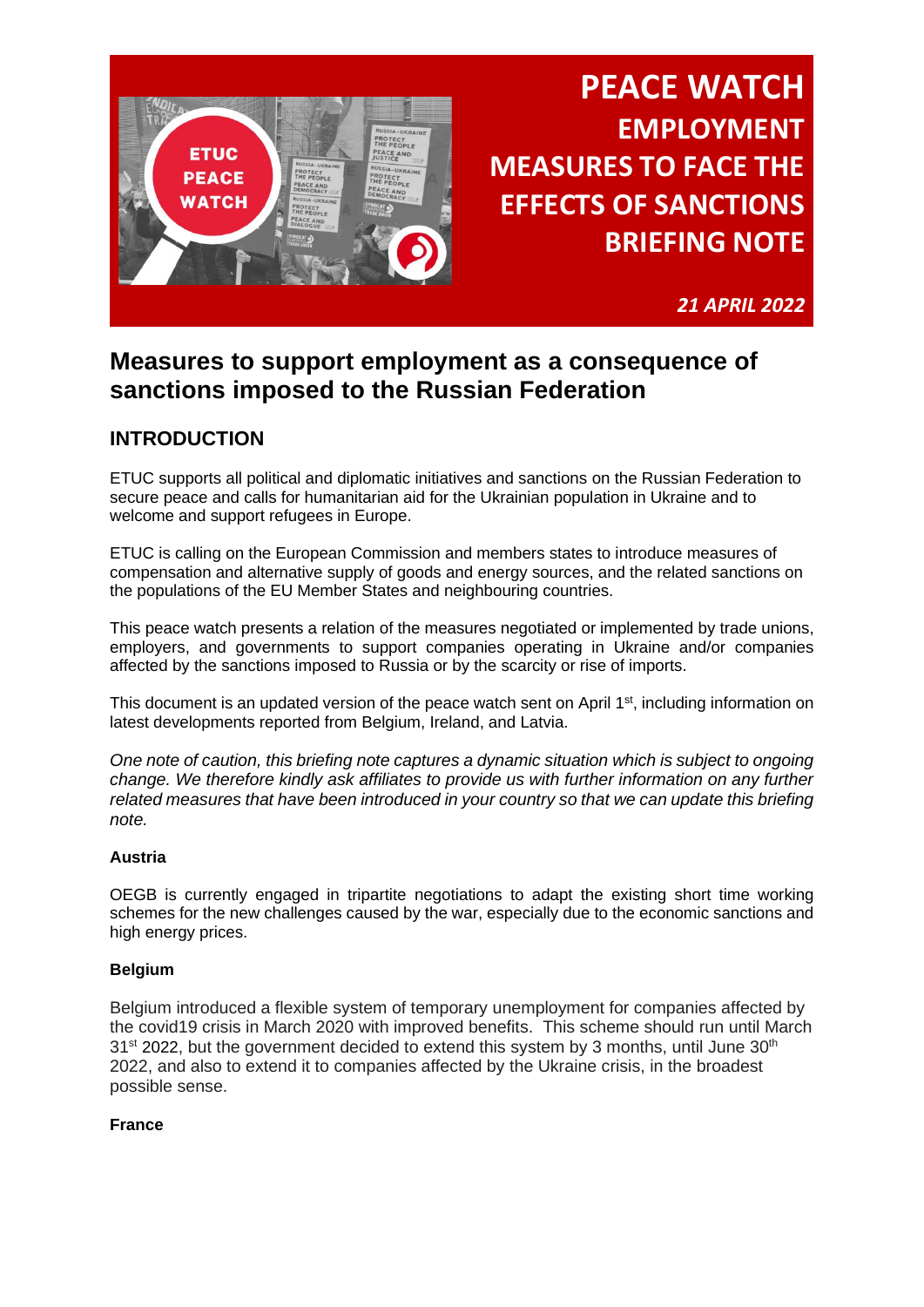

## *21 APRIL 2022*

A first meeting took place on the 8th of March 2022 between the government and social partners, including French trade unions, to discuss about the consequences of the conflict in Ukraine and in extenso the sanctions imposed to the Russian Federation.

During this exchange, the French trade unions discussed the economic and social consequences for workers and households across Europe and in France, going back mostly to the issue of wages and purchasing power but also to the need to extend the French short-time work scheme to protect workers in the most impacted sectors by the conflict, facing further pressure on energy and fuel prices, and the sanctions targeting the Federation of Russia, that may have disrupted significantly existing value chains.

By the end of the meeting, the details of the foreseen measures were limited but the French government proposed an economic and social resilience plan on the 16th of March 2022 that includes some provision in defense of the purchasing power of French workers in front of the explosion of energy and fuel prices. This plan also includes the extension of the French short time work scheme called APLD (for "*activité partielle de longue durée*" – with company level agreements supported by sectoral collective agreements on the retention of employment in exchange of reduced working hours with an impact on pay) with the following arrangements:

- Possibility to extend by 12 months maximum the use of APLD for the agreements already signed and extension of the deadline to negotiate APLD agreement from the 30th of June 2022 to the 31st of December 2022
- Possibility to adapt existing APLD agreements during its implementation period to take into account the evolution of the economic situation of the company during the crisis
- Further support by the State services to the sectors and the companies not covered by an APLD agreement that wish to negotiate one quickly

The French Labour ministry has also published a Q&A on the implementation of the French short time work schemes in the context of the conflict in Ukraine [\(link here\)](https://travail-emploi.gouv.fr/emploi-et-insertion/accompagnement-des-mutations-economiques/activite-partielle-chomage-partiel/article/questions-reponses-ap-apld-dans-le-contexte-du-conflit-en-ukraine) serving mostly as further guidelines.

This new resilience plan also foresees further support to companies to avoid any bankruptcy that could lead to massive job losses. This support is mainly an extension of the measures put in place during the COVID-19 crisis in support to company liquidities, deferral or limitation of social and fiscal obligations of companies and further State aid to support the economic activity of the companies selected. This resilience plan falls however short on the need to respect and strengthen the right of information and consultation of French workers in light of the economic and social consequences of the conflict.

### **Germany**

The provisions to access to short-time work schemes have been extended until June 30, 2022, in order to stabilize employment relationships with the help of short-time work and to avoid unemployment and company insolvencies.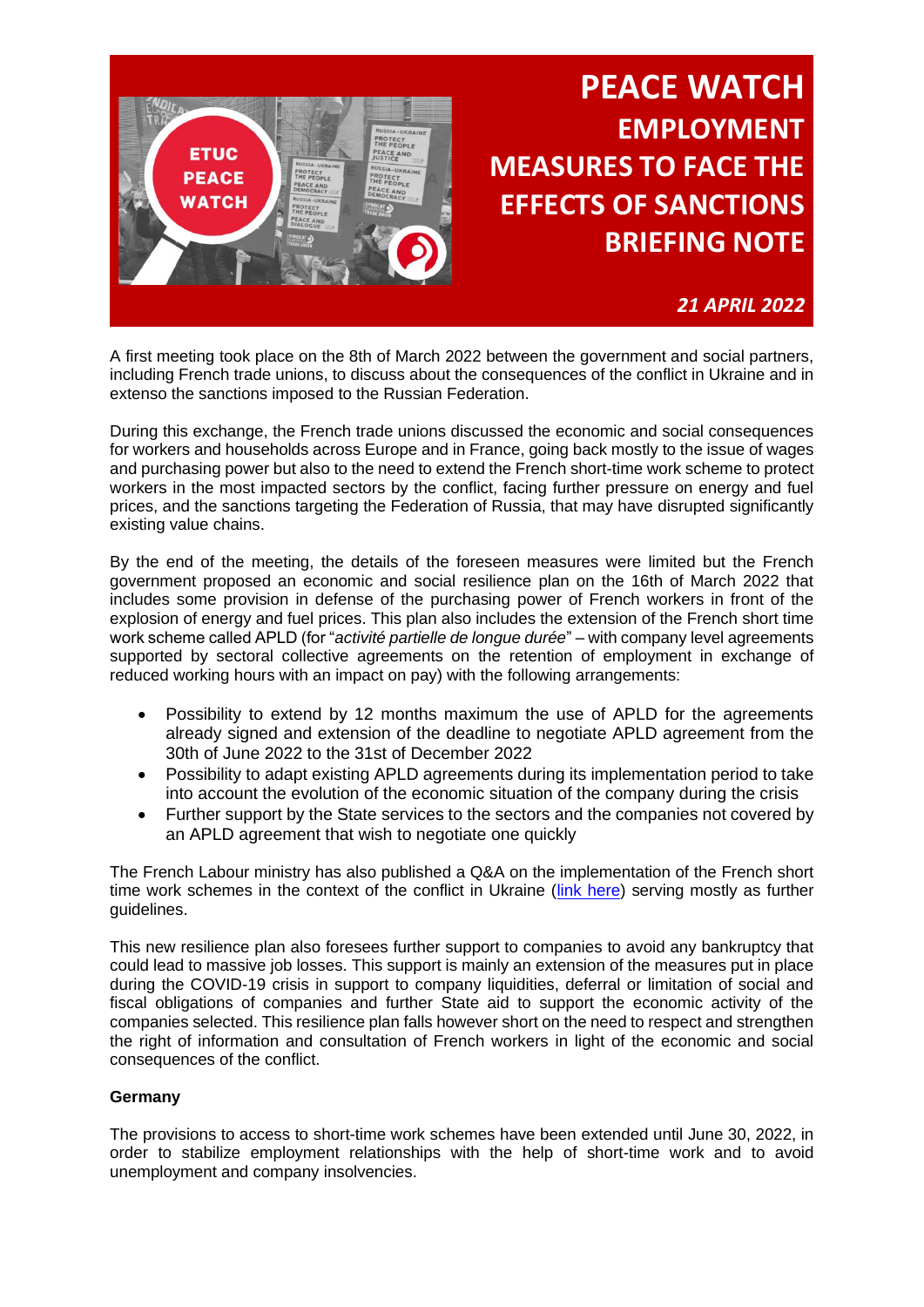

*21 APRIL 2022*

Also, the maximum period of entitlement to short-time allowance was extended to 28 months and the allowance was increased [60 percent or 67 percent (for workers with children) of the lost pay; from the fourth month of short-time work, 70 percent or 77 per-cent (for workers with children); from the seventh month of entitlement, an increase to 80 percent or 87 percent (for workers with children)].

The entitlement to short-time work allowance was also extended until June  $30<sup>th</sup>$  for temporary agency workers.

An initiative to enable the full or partial reimbursement of social security contributions until September 30, 2022 has yet to be implemented. The half reimbursement of social security contributions by the Federal Employment Agency (BA) ends on March 31, 2022.

In the larger context of sharply rising costs for electricity, food, heating and mobility, the federal government has launched two major packages to relieve the burden on citizens and businesses. These packages include among others the following measures:

- Abolition of the EEG (Renewable Energy Act) surcharge
- Increase in the long-distance commuter allowance
- Tax relief measures to businesses.
- Reduction of energy tax on fuel: 30 cents less for petrol and 14 cents less for diesel (Euro-pean minimum) for 3 months.
- Public transport flat rate for 9 euros per month: valid for 90 days for all citizens.
- New credit assistance programme to support particularly affected companies (this still has to be finalised in the Government and approved by the EU Commission)

### **Ireland**

The Irish Congress of Trade Unions (ICTU) and Ibec, the leading representative employer body in Ireland, have come together to facilitate and encourage workers and employers to give practical support to the humanitarian relief efforts of the International Red Cross and UNICEF Ireland in Ukraine.

### **Latvia**

Most of the support activities to support enterprises and citizens in light of the rising inflation and rising energy process are related to the consequences of Covid-19 and other sanctions that were imposed prior to 24.02.2022. These support activities are applied also in the current circumstances. The activities include, among others, the following:

The Latvian Investment Development Agency (LIAA) is supporting different actions to broaden international markets. ALTUM, a state-owned development finance institution, is providing credit guarantee to support the activities of export companies.